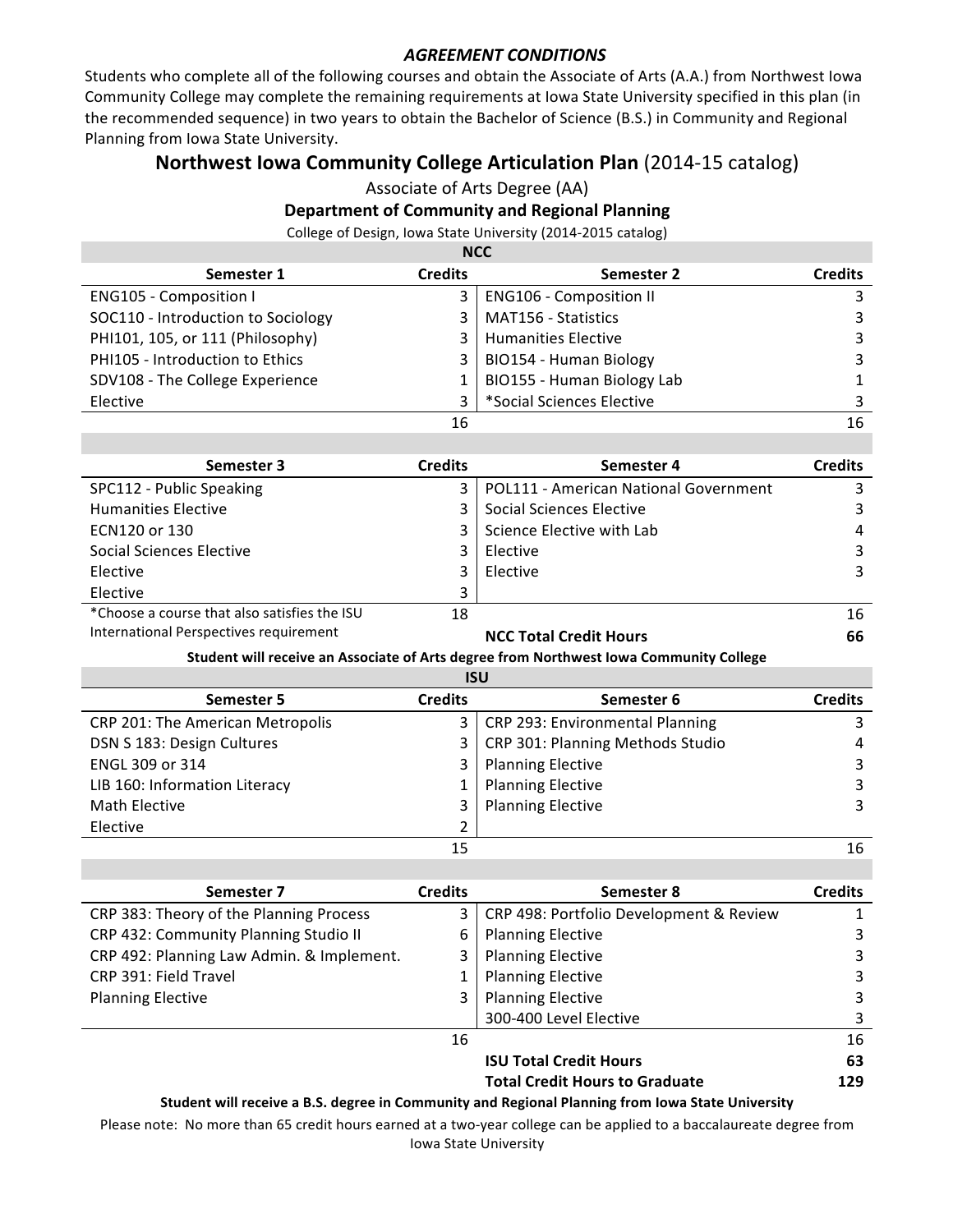| <b>NCC AA Requirements</b> | <b>ISU Equivalents</b> | <b>ISU CRP Requirement Met</b> |
|----------------------------|------------------------|--------------------------------|
|                            |                        |                                |

| Communications - 9 c.h       |                 |                |  |  |
|------------------------------|-----------------|----------------|--|--|
| ENG105 - Composition I (3)   | <b>ENGL 150</b> | Communications |  |  |
| ENG106 - Composition II (3)  | ENGL 250        | Communications |  |  |
| SPC112 - Public Speaking (3) | SP CM 212       | Communications |  |  |

| Mathematics/Science - 9 c.h.                                                             |                 |                                      |  |  |
|------------------------------------------------------------------------------------------|-----------------|--------------------------------------|--|--|
| (a minimum of one 3-credit course in each area and a science course with a lab required) |                 |                                      |  |  |
| BIO154 - Human Biology (3)                                                               | <b>BIOL 155</b> | Mathematical, Physical, & Biological |  |  |
|                                                                                          |                 | <b>Sciences</b>                      |  |  |
| BIO155 - Human Biology Lab (1)                                                           | <b>BIOL 1T</b>  | Mathematical, Physical, & Biological |  |  |
|                                                                                          |                 | <b>Sciences</b>                      |  |  |
| MAT156 - Statistics (3)                                                                  | <b>STAT 104</b> | Mathematical, Physical, & Biological |  |  |
|                                                                                          |                 | <b>Sciences</b>                      |  |  |
| Science Elective (3)                                                                     | Varies          | Mathematical, Physical, & Biological |  |  |
|                                                                                          |                 | <b>Sciences</b>                      |  |  |

| l Humanities - 9 c.h.                |                       |                   |  |  |
|--------------------------------------|-----------------------|-------------------|--|--|
| PHI101, 105, or 111 (Philosophy) (3) | PHIL 201, 206, or 230 | <b>Humanities</b> |  |  |
| Humanities Elective (3)              | <b>HIST 201</b>       | <b>Humanities</b> |  |  |
| Humanities Elective (3)              | <b>HIST 202</b>       | <b>Humanities</b> |  |  |

| Scoial Sciences - 9 c.h.               |                  |                 |
|----------------------------------------|------------------|-----------------|
| SOC110 - Introduction to Sociology (3) | SOC 134          | Social Sciences |
| ECN120 or 130 (3)                      | ECON 101 or 102  | Social Sciences |
| POL111 - American National             | <b>POL S 215</b> | Social Sciences |
| Government (3)                         |                  |                 |

| Distributed General Education - 9 c.h.                                              |                  |                   |  |  |  |
|-------------------------------------------------------------------------------------|------------------|-------------------|--|--|--|
| PHI105 - Introduction to Ethics (3)                                                 | <b>PHIL 230</b>  | <b>Humanities</b> |  |  |  |
| *Social Sciences Elective (3)                                                       | Varies           | Social Sciences   |  |  |  |
| Social Sciences Elective (3)                                                        | Varies           | Social Sciences   |  |  |  |
| *Choose a course that also satisfies the ISU International Perspectives requirement |                  |                   |  |  |  |
| University Requirement - 1 c.h.                                                     |                  |                   |  |  |  |
| SDV108 - The College Experience (1)                                                 | <b>ORIENT 1T</b> | Elective          |  |  |  |

| Electives - 18 c.h.          |        |                 |  |
|------------------------------|--------|-----------------|--|
| Social Sciences Elective (3) | Varies | Social Sciences |  |
| Elective (3)                 | Varies | Elective        |  |
| Elective (3)                 | Varies | Elective        |  |
| Elective (3)                 | Varies | Elective        |  |
| Elective (3)                 | Varies | Elective        |  |
| Elective (3)                 | Varies | Elective        |  |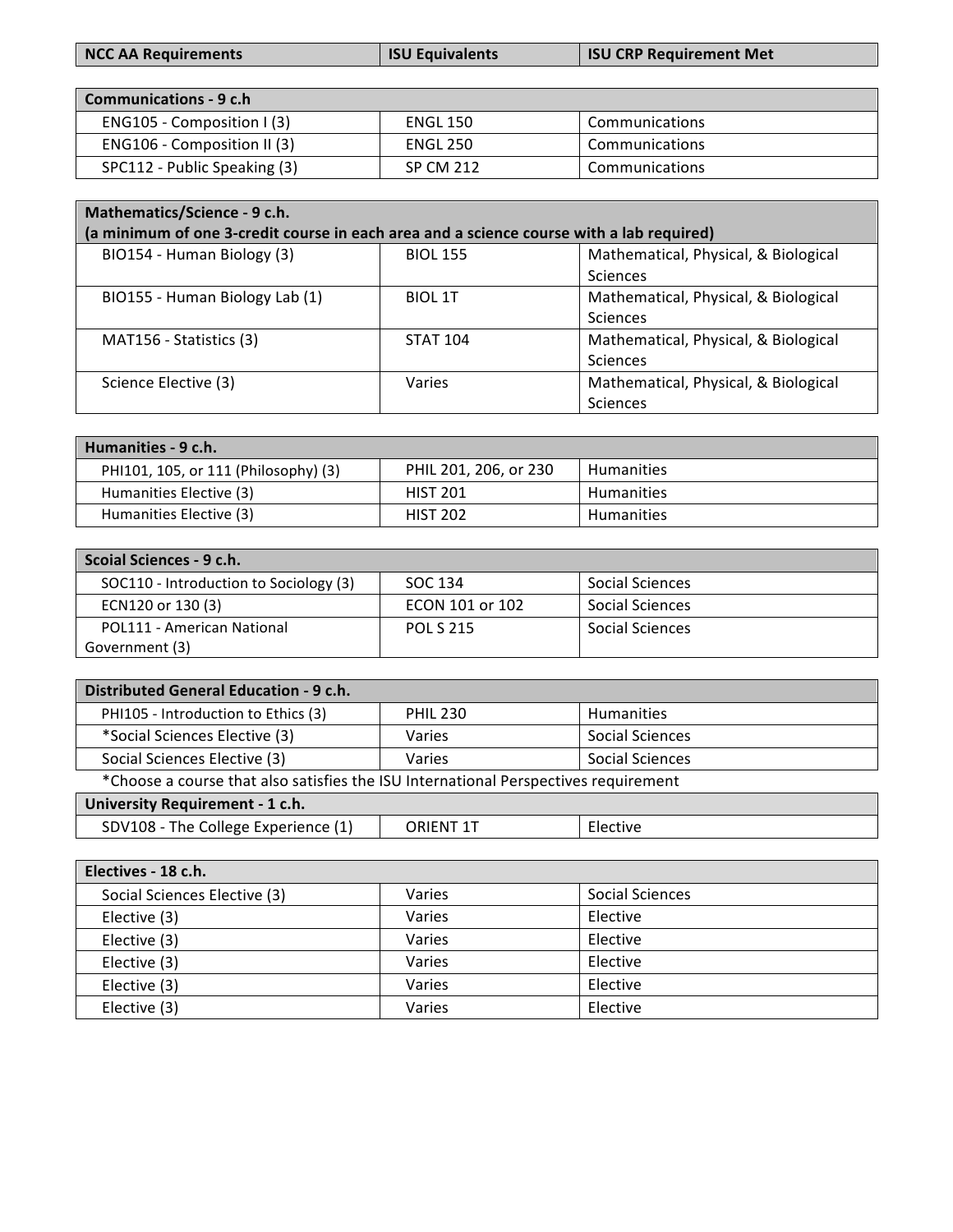## Northwest Iowa Community College general education courses and how they transfer to Iowa State **University:**

| Course                                               | c.h.           | <b>Transfers to ISU as</b> | <b>CRP Requirement Satisfied</b> |
|------------------------------------------------------|----------------|----------------------------|----------------------------------|
| <b>AGRICULTURE</b>                                   |                |                            |                                  |
| <b>AGS242 Animal Health</b>                          | 3              | ANS1T                      | Elective                         |
| <b>AGA114 Principles of Agronomy</b>                 | 3              | AGRON 114                  | Elective                         |
| <b>AGA154 Fundamentals of Soil Science</b>           | 3              | AGRON 154                  | Elective                         |
| AGB326 Farm Records Accounts & Analysis              | 3              | Not reviewed               | N/A                              |
| AGB330 Farm Business Management                      | 3              | <b>ECON 2T</b>             | <b>Social Sciences</b>           |
| AGB235 Introduction to Agriculture Markets           | 3              | <b>ECON 235</b>            | <b>Social Sciences</b>           |
| <b>AGB437 Commodity Marketing</b>                    | 3              | <b>ECON 2T</b>             | <b>Social Sciences</b>           |
| <b>BUSINESS</b>                                      |                |                            |                                  |
| <b>ACC131 Principles of Accounting I</b>             | 4              | ACCT 284                   | Elective                         |
| <b>ACC132 Principles of Accounting II</b>            | 4              | ACCT 285                   | Elective                         |
| <b>ACC221 Cost Accounting</b>                        | $\overline{3}$ | ACCT <sub>2T</sub>         | Elective                         |
| ACC231 Intermediate Accounting I                     | 4              | ACCT <sub>2T</sub>         | Elective                         |
| ACC232 Intermediate Accounting II                    | 4              | ACCT 2T                    | Elective                         |
| <b>ACC261 Income Tax Accounting</b>                  | 3              | ACCT 2T                    | Elective                         |
| <b>ACC311 Computer Accounting</b>                    | 3              | ACCT <sub>2T</sub>         | Elective                         |
| <b>BUS102 Introduction to Business</b>               | 3              | <b>BUSAD 1T</b>            | Elective                         |
| <b>BUS128 Foundation of Entrepreneurshi</b>          | 3              | MGMT 1T                    | Elective                         |
| BUS130 Introduction to Entrepreneurship              | 3              | MGMT 1T                    | Elective                         |
| <b>BUS150 E-Commerce</b>                             | 3              | MKT 1T                     | Elective                         |
| <b>BUS154 E-Business</b>                             | 3              | MKT 1T                     | Elective                         |
| <b>BUS161 Human Relations</b>                        | 3              | <b>BUSAD 1T</b>            | Elective                         |
| <b>BUS185 Business Law I</b>                         | 3              | <b>ACCT 215</b>            | Elective                         |
| <b>BUS186 Business Law II</b>                        | 3              | ACCT 2T                    | Elective                         |
| <b>BUS197 Leadership Development</b>                 | 3              | MGMT 1T                    | Elective                         |
| <b>BUS212 Business Statistics II</b>                 | 3              | STAT <sub>2T</sub>         | Elective                         |
| <b>BUS220 Introduction to International Business</b> | 3              | MGMT 2T                    | Elective                         |
| <b>BUS238 Business Problem Solving</b>               | 3              | <b>BUSAD 1T</b>            | Elective                         |
| <b>BUS250 Principles of Real Estate</b>              | 3              | FIN <sub>2T</sub>          | Elective                         |
| <b>BUS255 Real Estate Prelicensure</b>               | $\overline{3}$ | Career/Tech                | Career/Tech                      |
| <b>BUS265 Risk Management</b>                        | 3              | FIN 2T                     | Elective                         |
| BUS268 Life Insurance & Financial Planning           | 3              | FIN 2T                     | Elective                         |
| FIN101 Principles of Banking                         | 3              | FIN 1T                     | Elective                         |
| FIN106 AIB Principles of Banking                     | 3              | Career/Tech                | Career/Tech                      |
| FIN107 AIB Law and Banking                           | 3              | Career/Tech                | Career/Tech                      |
| FIN121 Personal Finance                              | $\overline{3}$ | <b>HD FS 283</b>           | <b>Social Sciences</b>           |
| MGT101 Principles of Management                      | 3              | MGMT 2T                    | Elective                         |
| MGT110 Small Business Management                     | 3              | MGMT 1T                    | Elective                         |
| MGT130 Principles of Supervision                     | 3              | MGMT 1T                    | Elective                         |
| MGT165 Principles of Quality                         | 3              | MGMT 1T                    | Elective                         |
| MGT190 Employee Comp & Benefits Mgmt                 | 3              | MGMT 1T                    | Elective                         |
| MKT110 Principles of Marketing                       | 3              | MKT <sub>2T</sub>          | Elective                         |
| MKT140 Principles of Selling                         | 3              | MKT 1T                     | Elective                         |
| MKT150 Principles of Advertising                     | 3              | <b>ADVRT 1T</b>            | Elective                         |
| MKT151 Advertising                                   | 3              | Not reviewed               | N/A                              |
| MKT160 Principles of Retailing                       | 3              | MKT 1T                     | Elective                         |
| MKT190 International Marketing                       | 3              | MKT 1T                     | Elective                         |
| <b>COMMUNICATIONS</b>                                |                |                            |                                  |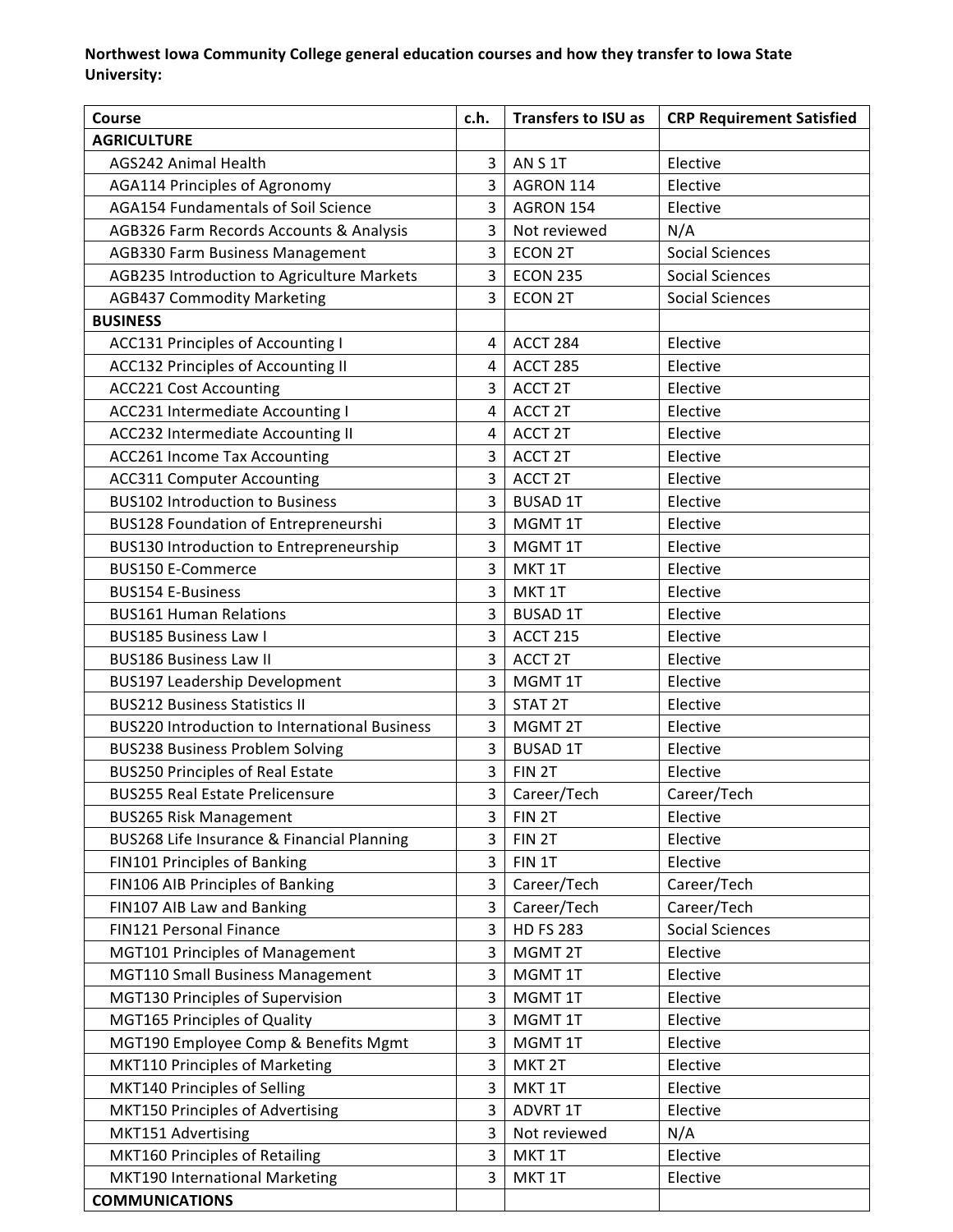| BUS163 Interpersonal Skills at Work             | 2              | XXX 1T              | Elective                     |
|-------------------------------------------------|----------------|---------------------|------------------------------|
| <b>ENG105 Composition I</b>                     | 3              | <b>ENGL 150</b>     | Communications               |
| <b>ENG106 Composition II</b>                    | 3              | <b>ENGL 250</b>     | Communications               |
| <b>ENG108 Composition II: Technical Writing</b> | 3              | <b>ENGL1T</b>       | Elective                     |
| <b>ENG150 Fundamentals of English Grammar</b>   | 3              | <b>ENGL 2T</b>      | Elective                     |
| <b>ENG221 Creative Writing</b>                  | 3              | <b>ENGL 2T</b>      | Elective                     |
| <b>ENG238 Creative Writing: Nonfiction</b>      | 3              | <b>ENGL 2T</b>      | Elective                     |
| SPC112 Public Speaking                          | 3              | <b>SP CM 212</b>    | Communications               |
| SPC122 Interpersonal Communications             | $\overline{3}$ | COMST 102           | Elective                     |
| <b>COMPUTER SCIENCE/LITERACY</b>                |                |                     |                              |
| <b>BCA129 Basic Word Processing</b>             | $\overline{2}$ | Career/Tech         | Career/Tech                  |
| BCA214 Adv. Computer Business Applications      | 3              | Career/Tech         | Career/Tech                  |
| CIS207 Fundamentals of Web Programming          | 3              | COM S 2T            | Elective                     |
| <b>CSC110 Introduction to Computers</b>         | $\overline{3}$ | <b>COM S 103</b>    | Elective                     |
| <b>CSC115 Introduction to Computers II</b>      | 3              | COM S 1T            | Elective                     |
| <b>EDUCATION</b>                                |                |                     |                              |
| <b>DSV160 Counseling Skills</b>                 | 4              | Career/Tech         | Career/Tech                  |
| <b>EDU150 Directed Observation</b>              | $\mathbf{1}$   | C11T                | Elective                     |
| <b>EDU210 Foundations of Education</b>          | 3              | C1204               | Elective                     |
| EDU218 Initial Field Experience                 | $\overline{2}$ | C12T                | Elective                     |
| EDU220 Human Rel. for the Classroom Teacher     | $\overline{3}$ | C12T                | Elective                     |
| EDU230 Curriculum and Instruction               | 3              | C12T                | Elective                     |
| EDU235 Children's Literature                    | $\overline{3}$ | <b>HD FS 240</b>    | <b>Social Sciences</b>       |
| <b>EDU240 Educational Psychology</b>            | 3              | PSYCH <sub>2T</sub> | <b>Social Sciences</b>       |
| <b>ECE243 Early Childhood Guidance</b>          | 3              | HD FS 2T            | <b>Social Sciences</b>       |
| EDU255 Technology in the Classroom              | 3              | C1201               | Elective                     |
| PEH205 Childhood Health, Safety & Nutrition     | 3              | <b>H S 2T</b>       | Elective                     |
| <b>HUMAN RESOURCES</b>                          |                |                     |                              |
| MGT125 Performance Appraisal                    | 3              | MGMT 1T             | Elective                     |
| MGT170 Human Resource Management                | 3              | MGMT 1T             | Elective                     |
| MGT178 Employment Law                           | 3              | MGMT 1T             | Elective                     |
| MGT190 Employee Comp & Benefits Mgmt.           | 3              | MGMT 1T             | Elective                     |
| <b>MGT191 Compensation Management</b>           | 3              | MGMT 1T             | Elective                     |
| <b>HUMANITIES</b>                               |                |                     |                              |
| <b>ANT105 Cultural Anthropology</b>             | $\overline{3}$ | ANTHR 201           | Social Sciences + Intl Persp |
| <b>ART101 Art Appreciation</b>                  | 3              | ART <sub>2T</sub>   | Elective                     |
| <b>ART106 Art Appreciation Studio</b>           | 3              | ART 1T              | Elective                     |
| ART124 Computer Art                             | 3              | ART 1T              | Elective                     |
| ART133 Drawing                                  | 3              | ART 1T              | Elective                     |
| <b>ART143 Painting</b>                          | 3              | ART 1T              | Elective                     |
| <b>ART144 Painting II</b>                       | 3              | ART 1T              | Elective                     |
| <b>ART173 Ceramics</b>                          | 3              | ART 1T              | Elective                     |
| ART203 Art History I                            | 3              | <b>ART H 280</b>    | Humanities + Intl. Persp.    |
| ART204 Art History II                           | 3              | <b>ART H 281</b>    | Humanities + Intl. Persp.    |
| CLS164 Japanese History & Culture               | 3              | HUM <sub>2T</sub>   | Humanities                   |
| DRA101 Introduction to Theater                  | 3              | THTRE 106           | Humanities                   |
| DRA158 Set Design & Construction                | $\mathbf{1}$   | THTRE 1T            | Humanities                   |
| DRA159 Set Design & Construction                | 2              | THTRE 1T            | Humanities                   |
| DRA165 Set Design & Construction                | 3              | THTRE 1T            | Humanities                   |
| DRA182 Stage Makeup                             | $\mathbf{1}$   | THTRE 1T            | Humanities                   |
| FLS131 Elementary Spanish I                     | 3              | <b>SPAN 101</b>     | Humanities                   |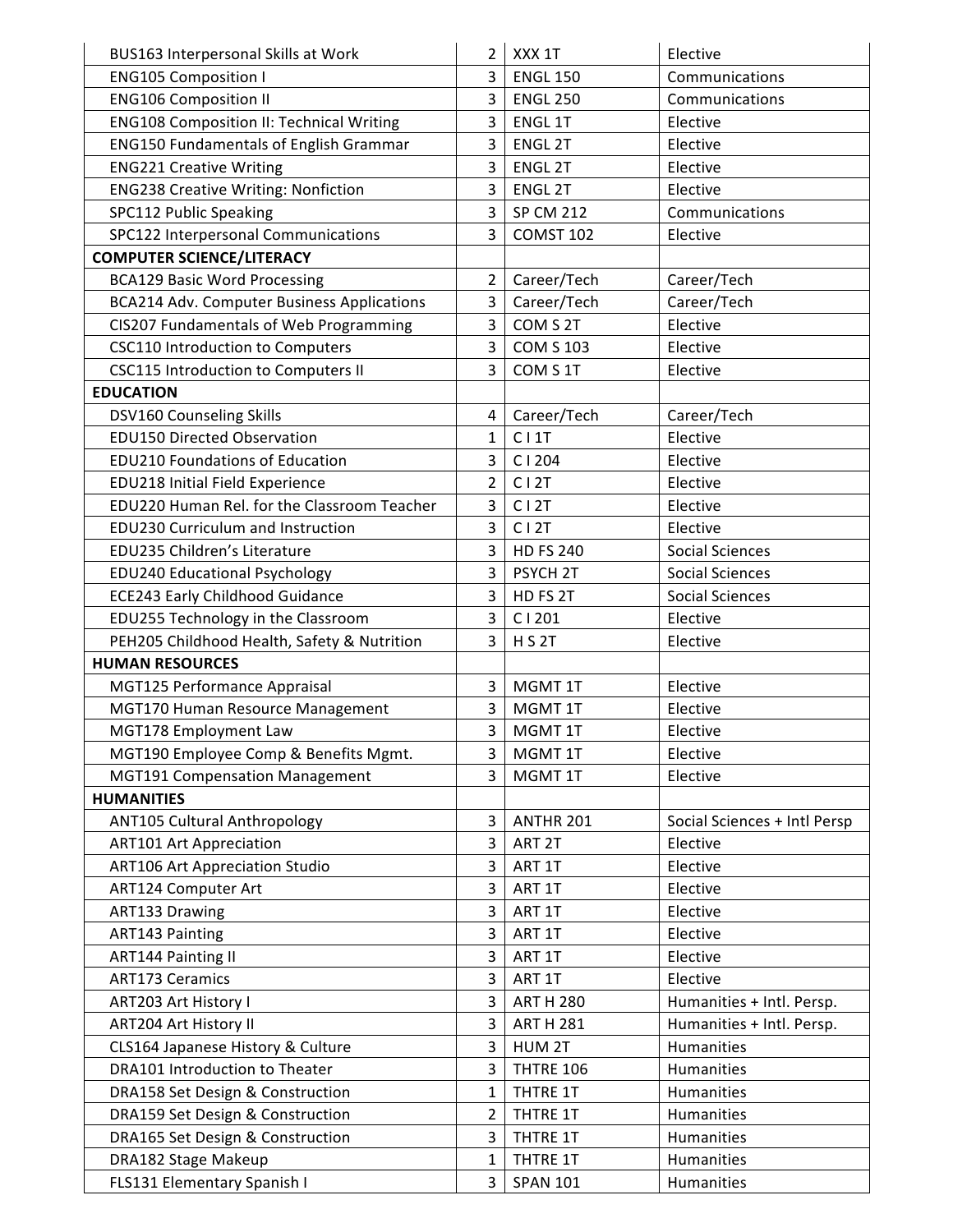| FLS132 Elementary Spanish II                 | 3              | <b>SPAN 102</b>    | Humanities + Intl. Persp.  |
|----------------------------------------------|----------------|--------------------|----------------------------|
| FLS231 Intermediate Spanish I                | 3              | <b>SPAN 201</b>    | Humanities + Intl. Persp.  |
| FLS232 Intermediate Spanish II               | 3              | <b>SPAN 202</b>    | Humanities + Intl. Persp.  |
| GEO124 Reg. Geog. of the Non-Western World   | $\overline{3}$ | S SCI 1T           | Humanities                 |
| HIS110 Western Civ.: Ancient to Early Modern | 3              | <b>HIST 201</b>    | Humanities + Intl. Persp.  |
| HIS111 Western Civ.: Early Modern to Present | $\overline{3}$ | <b>HIST 202</b>    | Humanities + Intl. Persp.  |
| LIT101 Introduction to Literature            | 3              | <b>ENGL 201</b>    | Elective                   |
| LIT110 American Literature to Mid 1800s      | 3              | <b>ENGL 227</b>    | Elective                   |
| LIT111 American Literature since Mid 1800s   | 3              | <b>ENGL 228</b>    | Elective                   |
| LIT114 American Novel                        | 3              | <b>ENGL 2T</b>     | Elective                   |
| LIT134 Multicultural Literature              | $\overline{3}$ | <b>ENGL 2T</b>     | Elective                   |
| LIT141 British Literature II                 | 3              | <b>ENGL 226</b>    | Elective                   |
| LIT150 World Literature I                    | 3              | <b>ENGL 2T</b>     | Elective                   |
| LIT151 World Literature II                   | 3              | <b>ENGL 2T</b>     | Elective                   |
| LIT161 Short Story                           | 3              | <b>ENGL 2T</b>     | Elective                   |
| LIT192 Rural Literature                      | $\overline{3}$ | Not reviewed       | N/A                        |
| MMS101 Mass Media                            | 3              | JL MC 101          | Elective                   |
| <b>MUS100 Music Appreciation</b>             | $\overline{3}$ | <b>MUSIC 102</b>   | Humanities + Intl. Persp.  |
| MUS102 Music Fundamentals                    | $\overline{3}$ | <b>MUSIC 101</b>   | Elective                   |
| MUS154 Chorus                                | 1              | MUSIC 1T           | Elective                   |
| MUS200 Music History I                       | 3              | MUSIC 2T           | Humanities                 |
| MUS201 Music History II                      | 3              | <b>MUSIC 2T</b>    | Humanities                 |
| PHI101 Introduction to Philosophy            | 3              | <b>PHIL 201</b>    | Humanities                 |
| PHI105 Introduction to Ethics                | $\overline{3}$ | <b>PHIL 230</b>    | Humanities                 |
| PHI111 Basic Reasoning                       | 3              | <b>PHIL 206</b>    | Humanities                 |
| PHI142 Ethics in Business                    | 3              | PHIL 1T            | Humanities                 |
| REL101 Survey of World Religions             | 3              | <b>RELIG 205</b>   | Humanities + Intl. Persp.  |
| <b>MATH</b>                                  |                |                    |                            |
| <b>BUS210 Business Statistics</b>            | 3              | STAT <sub>2T</sub> | Elective                   |
| <b>BUS212 Business Statistics II</b>         | 3              | STAT 2T            | Elective                   |
|                                              |                |                    | Does not count toward      |
| MAT101 Intermediate Algebra                  | 3              | <b>MATH 100Z</b>   | graduation                 |
|                                              |                |                    | Does not count toward      |
| MAT102 Intermediate Algebra                  | 4              | <b>MATH 100Z</b>   | graduation                 |
| MAT110 Math for Liberal Arts                 | 3              | MATH 1T            | Elective                   |
| MAT121 College Algebra                       | 4              | <b>MATH 140</b>    | Math, Physical & Bio. Sci. |
| <b>MAT129 Precalculus</b>                    | 5              | MATH 1T            | Elective                   |
| MAT130 Trigonometry                          | 3              | MATH 1T            | Elective                   |
| MAT140 Finite Math                           | 3              | <b>MATH 150</b>    | Math, Physical & Bio. Sci. |
| MAT150 Discrete Math                         | 3              | MATH 1T            | Elective                   |
| <b>MAT156 Statistics</b>                     | 3              | <b>STAT 104</b>    | Math, Physical & Bio. Sci. |
| MAT210 Calculus I                            | $\overline{4}$ | <b>MATH 165</b>    | Elective                   |
| MAT211 Calculus I                            | 5              | <b>MATH 165</b>    | Elective                   |
| MAT216 Calculus II                           | 4              | <b>MATH 266</b>    | Elective                   |
| PHYSICAL EDUCATION                           |                |                    |                            |
| PEC101 Introduction to Coaching              | 3              | KIN 1T             | Elective                   |
| PEH102 Health and Wellness Education         | 3              | <b>H S 1T</b>      | Elective                   |
| PEH115 Wellness Education                    | 3              | KIN 1T             | Elective                   |
| <b>SCIENCE</b>                               |                |                    |                            |
| <b>BIO102 Introductory Biology</b>           | 3              | <b>BIOL 2T</b>     | Elective                   |
| BIO103 Introductory Biology Lab              | $\mathbf{1}$   | <b>BIOL 2T</b>     | Elective                   |
| <b>BIO105 Introductory Biology</b>           | 4              | <b>BIOL 101</b>    | Math, Physical & Bio. Sci. |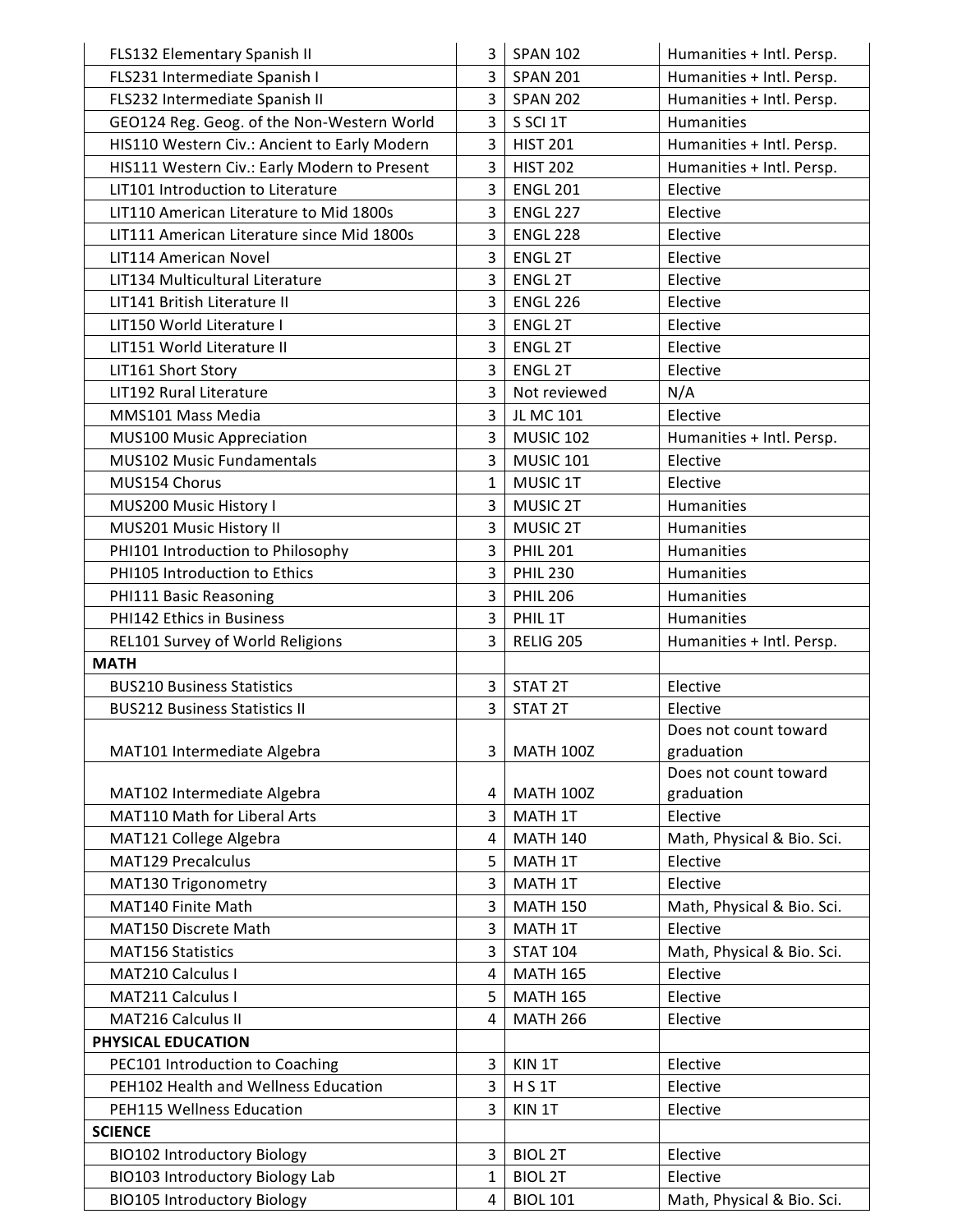| <b>BIO106 Introductory Biology II</b>         | 3              | <b>BIOL 2T</b>          | Elective                   |
|-----------------------------------------------|----------------|-------------------------|----------------------------|
| BIO107 Introductory Biology II Lab            | $\mathbf{1}$   | <b>BIOL 2T</b>          | Elective                   |
| <b>BIO125 Plant Biology</b>                   | 4              | <b>BIOL 2T</b>          | Elective                   |
| <b>BIO130 Animal Biology</b>                  | 4              | <b>BIOL 2T</b>          | Elective                   |
| BIO133 Ecology                                | 3              | <b>BIOL 2T</b>          | Elective                   |
| BIO134 Ecology Lab                            | $\mathbf{1}$   | <b>BIOL 2T</b>          | Elective                   |
| <b>BIO151 Nutrition</b>                       | 3              | <b>FS HN 167</b>        | Elective                   |
| BIO261 Introduction to Biotechnology          | 3              | Not reviewed            | N/A                        |
| BIO262 Introduction to Biotechnology Lab      | $\mathbf{1}$   | Not reviewed            | N/A                        |
| <b>BIO154 Human Biology</b>                   | 3              | <b>BIOL 155</b>         | Math, Physical & Bio. Sci. |
| <b>BIO155 Human Biology Lab</b>               | $\mathbf{1}$   | <b>BIOL 1T</b>          | Elective                   |
| BIO165 Human Anatomy & Physiology I           | 3              | <b>BIOL 1T</b>          | Elective                   |
| BIO167 Human Anatomy & Physiology I Lab       | $\mathbf{1}$   | <b>BIOL 1T</b>          | Elective                   |
| BIO168 Human Anatomy & Physiology I with Lab  | $\overline{4}$ | <b>BIOL 1T</b>          | Elective                   |
| BIO170 Human Anatomy & Physiology II          | 3              | <b>BIOL 1T</b>          | Elective                   |
| BIO172 Human Anatomy & Physiology II Lab      | $\mathbf{1}$   | <b>BIOL 1T</b>          | Elective                   |
| BIO173 Human Anatomy & Physiology II with     |                |                         |                            |
| Lab                                           | 4              | <b>BIOL 1T</b>          | Elective                   |
| <b>BIO177 Human Anatomy</b>                   | 4              | <b>BIOL 1T</b>          | Elective                   |
| <b>BIO183 Microbiology</b>                    | 3              | MICRO 1T                | Elective                   |
| <b>BIO184 Microbiology Lab</b>                | $\mathbf{1}$   | MICRO 1T                | Elective                   |
| CHM110 Introduction to Chemistry              | 3              | CHEM 1T                 | Elective                   |
| CHM111 Introduction to Chemistry Lab          | $\mathbf{1}$   | CHEM 1T                 | Elective                   |
| CHM125 Intro. to General Organic & Biological |                |                         |                            |
| Chemistry                                     | 3              | CHEM 1T                 | Elective                   |
| CHM126 Intro. to General Organic & Biological |                |                         |                            |
| Chemistry Lab                                 | $\mathbf{1}$   | CHEM 1T                 | Elective                   |
| CHM151 College Chemistry I                    | 4              | CHEM 163 & CHEM<br>163L | Math, Physical & Bio. Sci. |
| CHM152 College Chemistry II                   | 4              | CHEM 1T                 | Elective                   |
| CHM163 General Chemistry I                    | 3              | <b>CHEM 177</b>         | Elective                   |
| <b>CHM164 General Chemistry I Lab</b>         | 1              | CHEM 177L               | Elective                   |
| CHM173 General Chemistry II                   | $\overline{3}$ | <b>CHEM 178</b>         | Elective                   |
| CHM174 General Chemistry II Lab               | $\mathbf{1}$   | CHEM 178L               | Elective                   |
| CHM292 Biochemistry                           | 3              | <b>BBMB 2T</b>          | Elective                   |
| <b>ENV111 Environmental Science</b>           | 4              | ENV S 1T                | <b>Social Sciences</b>     |
| <b>ENV115 Environmental Science</b>           | 3              | <b>BIOL 173</b>         | Math, Physical & Bio. Sci. |
| <b>ENV140 Natural Resources Biology</b>       | $\overline{4}$ | NREM 1T                 | Elective                   |
| <b>ENV144 Conservation Biology</b>            | 3              | <b>BIOL 1T</b>          | Elective                   |
| <b>ENV145 Conservation Biology</b>            | 4              | <b>BIOL 1T</b>          | Elective                   |
| HSC163 Nutrition                              | 3              | Not reviewed            | N/A                        |
| PEH185 Contemporary Health Issues             | $\overline{3}$ | <b>H S 1T</b>           | Elective                   |
| PHS110 Introduction to Physical Science       | 3              | SCI <sub>1</sub> T      | Elective                   |
| PHS111 Introduction to Physical Science Lab   | 1              | SCI <sub>1</sub> T      | Elective                   |
| PHS113 Introduction to Physical Science       | 4              | SCI <sub>1</sub> T      | Elective                   |
| PHS142 Principles of Astronomy                | 3              | ASTRO 120               | Math, Physical & Bio. Sci. |
| PHS143 Principles of Astronomy Lab            | $\mathbf{1}$   | ASTRO 125L              | Elective                   |
| PHS185 Introduction to Earth Science          | 3              | GEOL 1T                 | Elective                   |
| PHY110 Survey of Physics I                    | 3              | PHYS 1T                 | Elective                   |
| PHY111 Survey of Physics II                   | 3              | PHYS 1T                 | Elective                   |
| <b>SOCIAL SCIENCE</b>                         |                |                         |                            |
| CRJ100 Introduction to Criminal Justice       | 3              | CJ ST 1T                | <b>Social Sciences</b>     |